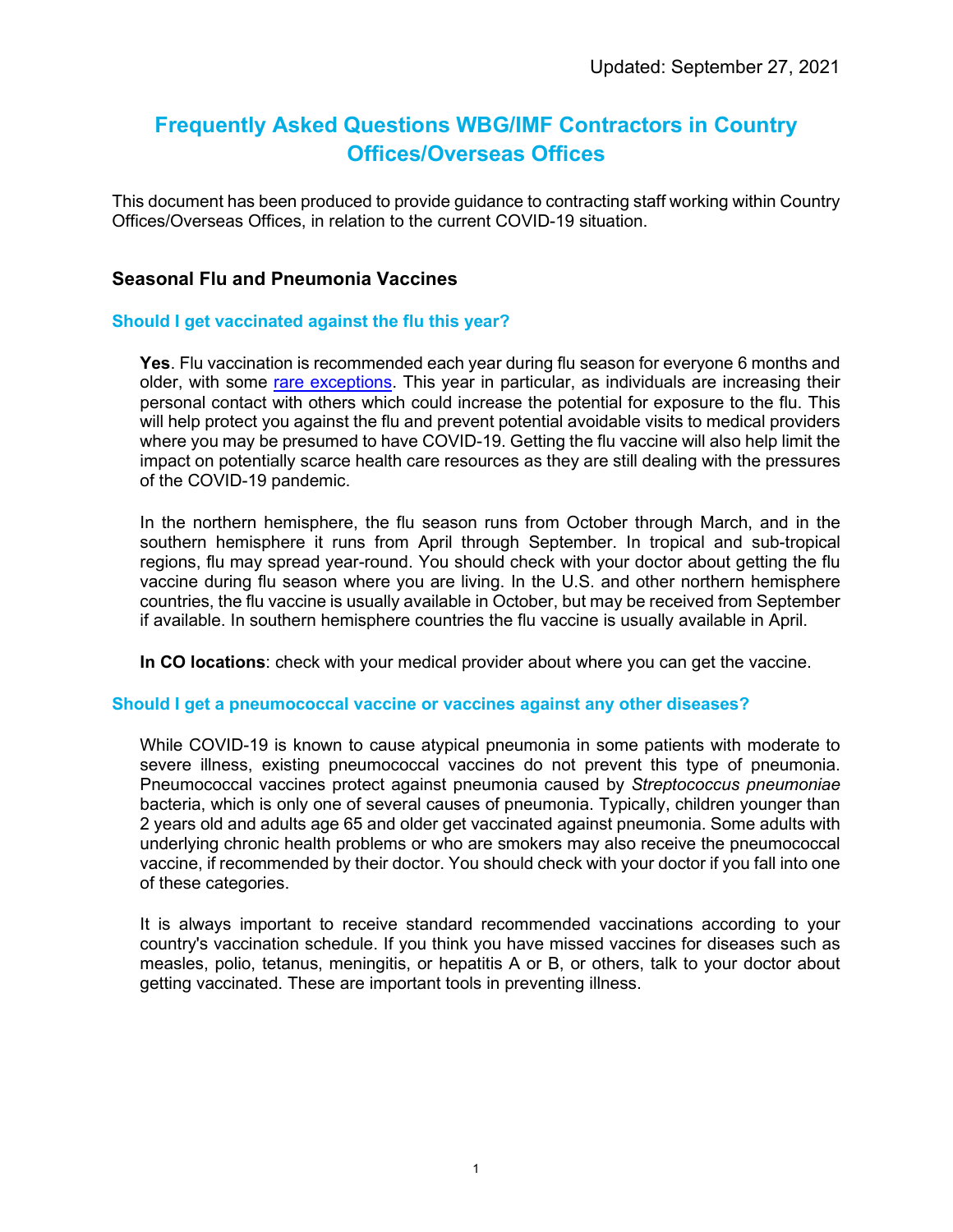# **Masks & Cloth Face Coverings**

#### **When should I use a facemask and which type?**

The WHO, U.S. CDC, and other national health authorities recommend wearing masks to prevent transmission of the SARS-CoV-2 virus that causes COVID-19. This applies to both unvaccinated AND vaccinated individuals in areas with substantial or high transmission. Proper use of facemasks [can help prevent the spread of COVID-19.](https://www.cdc.gov/coronavirus/2019-ncov/more/masking-science-sars-cov2.html) A significant amount of COVID-19 transmission occurs when people have no symptoms. Facemasks limit the droplets and aerosol particles being exhaled into the environment from someone potentially infected. When properly worn, a mask also protects the person wearing it from others' respiratory droplets and aerosols.

**NOTE:** Health authorities in some countries have either required or recommended medical grade masks for better filtration. Where recommended or required by local authorities, staff should follow those guidelines.

**HSD reminds staff that protection provided by a mask depends on both filtration and fit.** While medical grade N95 masks may provide a higher filtration, they will not provide improved protection if they do not fit well.

**Tips on Fit:**

To be effective, a mask must be worn over the mouth and nose.

If you have a mask with a nose wire, mold the wire to your nose bridge to close gaps.

Improve the fit of a disposable mask and eliminate the side gap by knotting the ear loops near the mask and tucking in the side of the mask for a close fit.

Two ways to check for fit:

- Exhale while feeling for airflow out the sides, top, and bottom of the mask with your hands.
- When you inhale, the mask should collapse toward your face, indicating no air being pulled in through the edges of the mask.

### **Tips on Filtration:**

A mask should be at least 2 layers thick

- Disposable masks are often made with 3-5 layers of fused material
- Cloth masks should be made with at least 2 layers of tightly woven breathable material. Check this by seeing if the fabric blocks light when held up to a bright light.

When using a face covering or mask of any kind, it is essential to also use other measures to prevent spread of disease, avoiding the "**3 Cs**":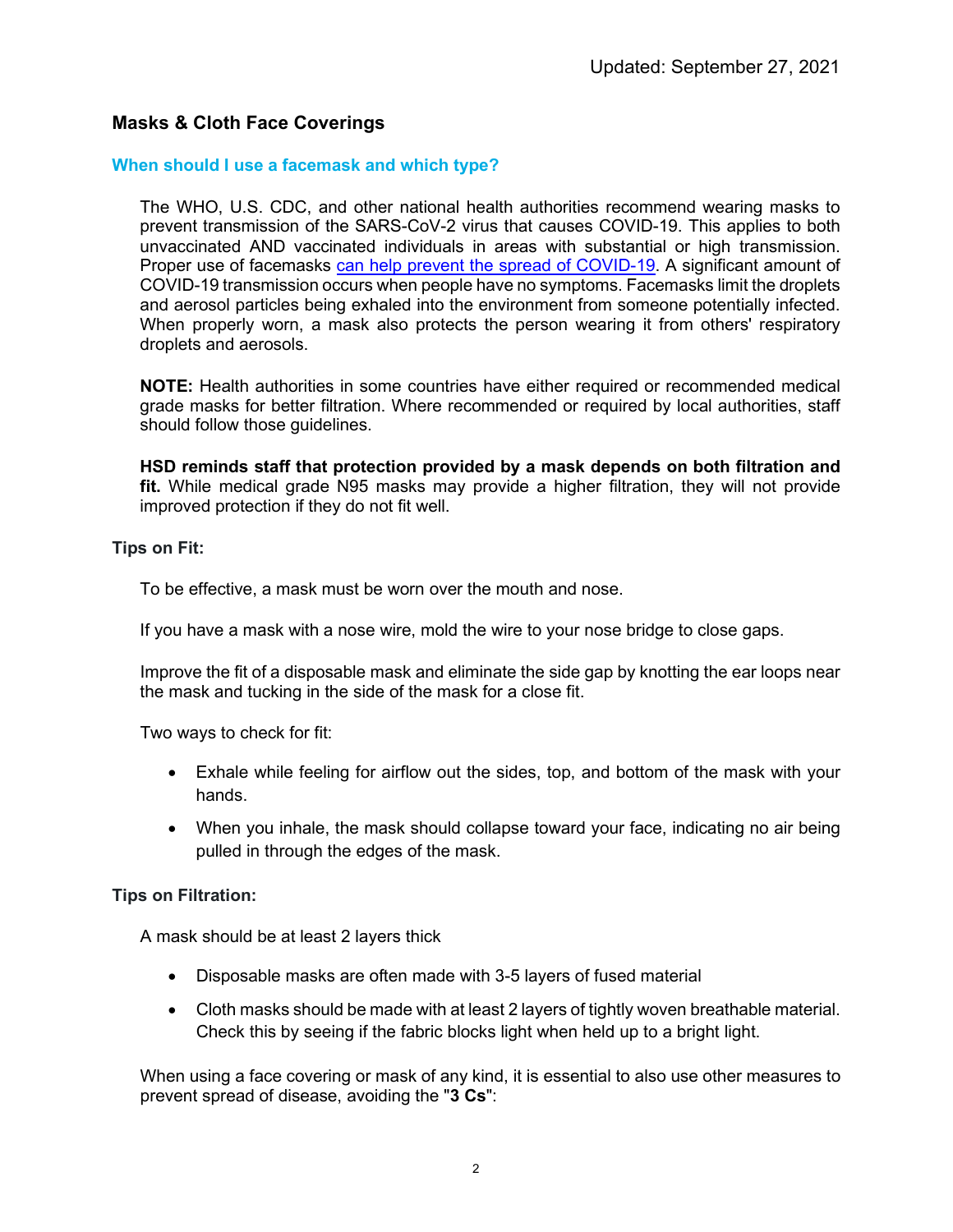- **Close contact** with others (stay at least 2 meters/6 feet away from others who are not in your household),
- **Crowded places**, and
- **Closed spaces** with poor ventilation.

Also remember to avoid touching your face and wash your hands frequently with soap and water.

### **Cloth and disposable masks and respirators**

**Use**: For the general public when outside the home, especially when undertaking activities where a distance of 2 meters/6 feet or more from others cannot always be maintained, such as when using public transport, in shops, or in other confined or crowded environments. They should also be used when caring for someone sick with COVID-19 in your home, or by someone who is sick with COVID-19 and is being cared for by family or household members.

**Purpose**: To help prevent spread of infection from you to others, and from others to you. Because a significant amount of transmission occurs when people do not (yet) have symptoms, it is important to wear a mask anytime outside your household.

- [WHO: Novel Coronavirus \(COVID-19\) advice for the public: When and how to use](https://www.who.int/emergencies/diseases/novel-coronavirus-2019/advice-for-public/when-and-how-to-use-masks)  [masks](https://www.who.int/emergencies/diseases/novel-coronavirus-2019/advice-for-public/when-and-how-to-use-masks)
- [CDC: Use of Cloth Face Coverings to Help Slow the Spread of COVID-19](https://www.cdc.gov/coronavirus/2019-ncov/prevent-getting-sick/diy-cloth-face-coverings.html)

**Specifications**: There are many different varieties of cloth and disposable masks and respirators. They should cover the nose and mouth and fit well without gaps. You should feel no air flow through or out the sides, top, or bottom of the mask. Cloth masks should be at least 2 layers to be effective, should not be "see through", and should have ear straps or head straps / ties in order to ensure a good fit.

**Recommendations**: In high-risk situations, consider wearing a [non-medical respirator mask](https://www.cdc.gov/coronavirus/2019-ncov/prevent-getting-sick/types-of-masks.html)  [that meets a quality standard](https://www.cdc.gov/coronavirus/2019-ncov/prevent-getting-sick/types-of-masks.html) (such as a KN95). High risk situations include: crowded environments (whether indoors or outdoors), especially when with others of unknown vaccination status; caring for a COVID positive family member; if you have a medical condition (such as an immunocompromise) that puts you at higher risk for severe illness with COVID-19, even if vaccinated.

#### **Medical masks / N95 respirators**

**Use**: For healthcare workers caring for patients ill with COVID-19.

**Purpose**: To protect themselves from illness transmitted by sick patient. N95 masks require specific training and fit testing to be used effectively and should be reserved for healthcare workers.

Some national and local health authorities require people to wear face coverings or masks in public places and may enforce this. You should follow local requirements in such locations.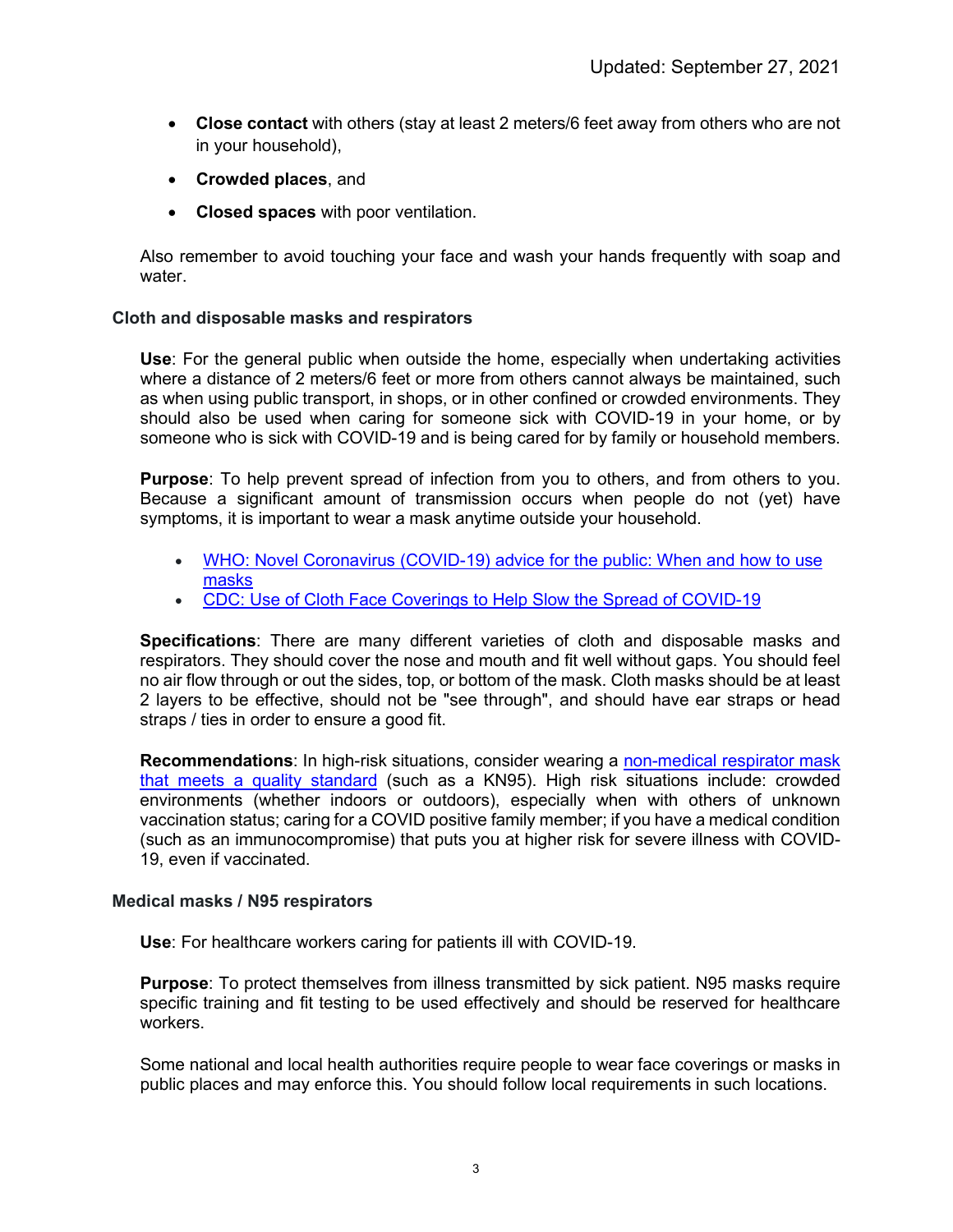### **Will mask wearing be required while in WBG buildings/offices?**

**Yes, for all entrants to WBG HQ buildings during Tiers 2 and 1** face masks are required except when working in an individual office alone with the door closed. This is following HSD's review of updated guidance (CDC and DC Public Health) that all individuals, including those who are vaccinated, should wear masks in indoor settings.

**In Country Offices**, staff who are returning to the office are also required to wear masks as outlined above. CO staff should also follow other local health and safety requirements.

# **COVID-19 Testing**

For those living outside the U.S., in general, testing is under the control of local health authorities and may require a doctor's referral. Individuals should consult with their doctor in that location. As testing needs to be conducted as part of a local medical strategy and support infrastructure, COs are encouraged to coordinate with UN Country Teams who are developing local solutions as part of the UN First Line of Defense initiative (FLOD), in partnership with UN and ILO clinics where present.

#### **Can I be tested to see if I am immune to COVID-19?**

Tests for COVID-19 antibodies (which may be an indicator of past infection) are available on the market, however they have varying accuracy and reliability. Even those tests which are validated may have a high rate of false positive or false negative results, meaning they cannot accurately tell you if you were infected with COVID-19 in the past or are immune to COVID-19. Antibody testing is also [not currently recommended](https://www.fda.gov/medical-devices/safety-communications/antibody-testing-not-currently-recommended-assess-immunity-after-covid-19-vaccination-fda-safety) to assess for immunity to COVID-19 following COVID-19 vaccination or to assess the need for vaccination in an unvaccinated person.

A positive result from an antibody test does not mean you have a specific amount of immunity to COVID-19, and a negative test (showing no antibodies) after vaccination does not mean you do not have immunity. Since vaccines induce antibodies to specific viral protein targets, post-vaccination antibody test results will be negative in those who have not been infected with COVID-19 if the test used does not detect the specific antibodies induced by the vaccine. See the [U.S. CDC guidelines for antibody testing](https://www.cdc.gov/coronavirus/2019-ncov/lab/resources/antibody-tests-guidelines.html) for more information.

### **I am Sick**

## **What should I do if I have COVID-19?**

Stay home and away from others. Your actions make a difference in limiting the spread of illness. Get rest and stay hydrated. Talk to your doctor to discuss your symptoms and to see whether you should be tested or need specific treatment.

Use good hygiene to prevent spreading your illness to others. Isolate yourself from other members of your household to the degree possible, sleeping in a separate bedroom and using a separate bathroom if available. Wear a mask around other household members and maintain at least a 2 meter/6 foot distance. Have your household members wear a mask any time they may need to be around you as well. Limit the time you spend in any common areas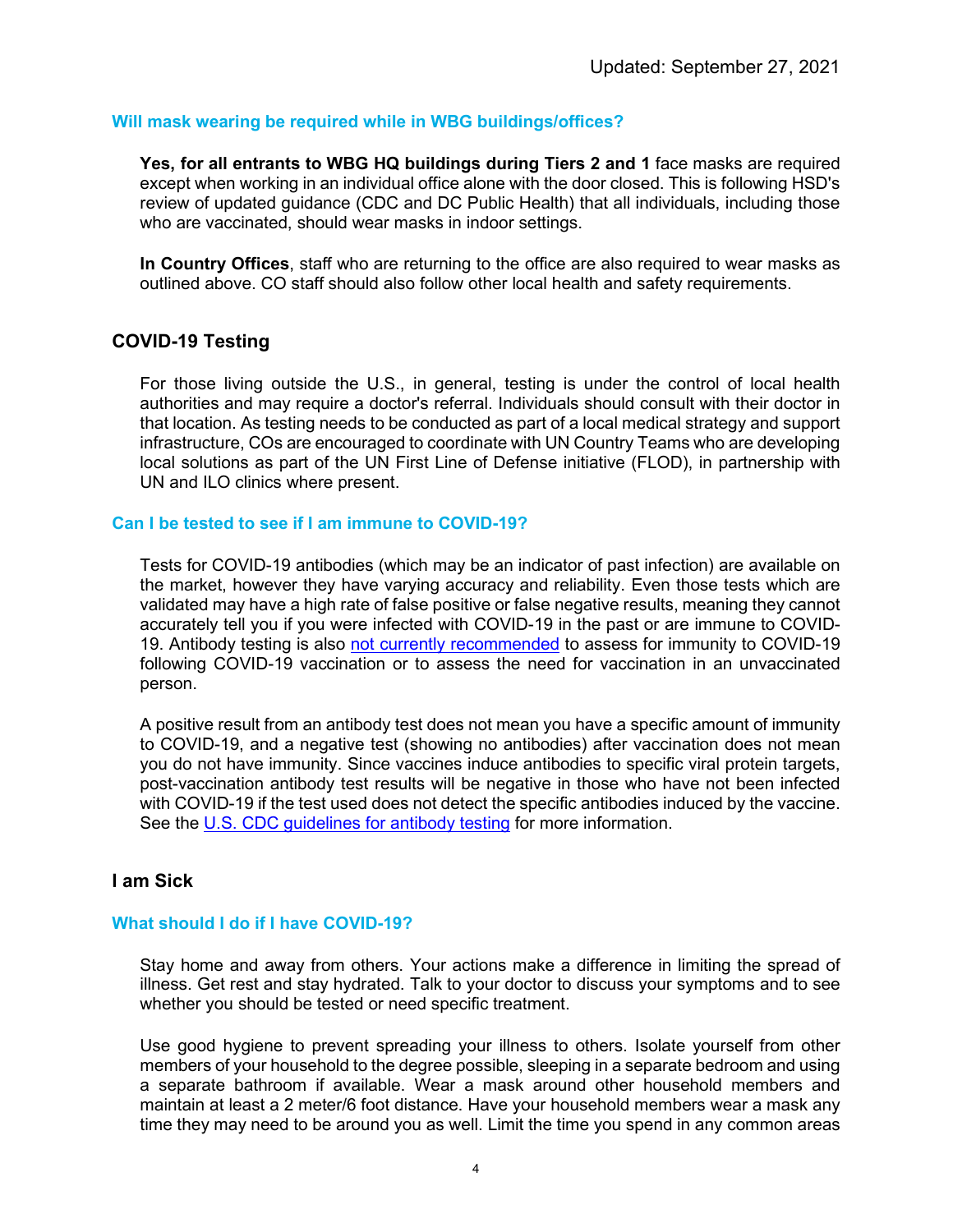or around others in your home, even when maintaining physical distance and masking. Clean any high touch surfaces frequently.

If you or any household member that is ill has severe symptoms of illness, including emergency warning signs for COVID-19 such as trouble breathing, persistent pain or pressure in your chest, bluish lips or face, or new confusion or difficulty being woken, seek emergency medical care right away.

If symptoms of illness are not severe, but you need to seek medical care:

- Contact your healthcare provider by phone.
- If you need a healthcare provider, see "Finding a Healthcare Provider / COVID-19 Testing."
- If you must go out to receive medical care, wear a mask.

## **When can I be around others or return to the office after being diagnosed or ill with COVID-19?**

People (who are not immunocompromised\*) who have been diagnosed with COVID-19 can be around others / return to the office when:

- **If they were ill with symptoms**: A minimum of 10 days has passed since the first symptoms of illness, 24 hours with no fever (without the use of fever-reducing medications), and other symptoms improving (some symptoms such as fatigue or lack of ability to smell may last longer and do not indicate infectiousness to others).
- **If they were asymptomatic**: A minimum of 10 days after testing positive.

\*If you are immunocompromised, confirm with your doctor when it is safe to be around others.

It is not necessary to be retested for COVID-19 if meeting the above criteria.

**Reminder**: Any unvaccinated individual who has been in contact with someone diagnosed with COVID-19 should quarantine for 14 days after the last contact with the individual. Vaccinated individuals do not need to quarantine if they have no symptoms, [according to the](https://www.cdc.gov/coronavirus/2019-ncov/your-health/quarantine-isolation.html)  [U.S. CDC,](https://www.cdc.gov/coronavirus/2019-ncov/your-health/quarantine-isolation.html) but should be tested 3 to 5 days after exposure and wear a mask indoors for 14 days following exposure or until their test result is negative. In the case of family/household contacts of ill individuals, those non-ill individuals should quarantine for 14 days after their household contact is no longer infectious per the above parameters. At any time, if an individual who is quarantining develops symptoms, they should isolate themselves and be tested for COVID-19.

# **I am not Sick**

### **What should I do if I have had close contact with a confirmed or probable COVID-19 case?**

If you know that have you been in close contact\* with someone confirmed to have COVID-19, or who was declared a probable case and you are unvaccinated, you should quarantine (stay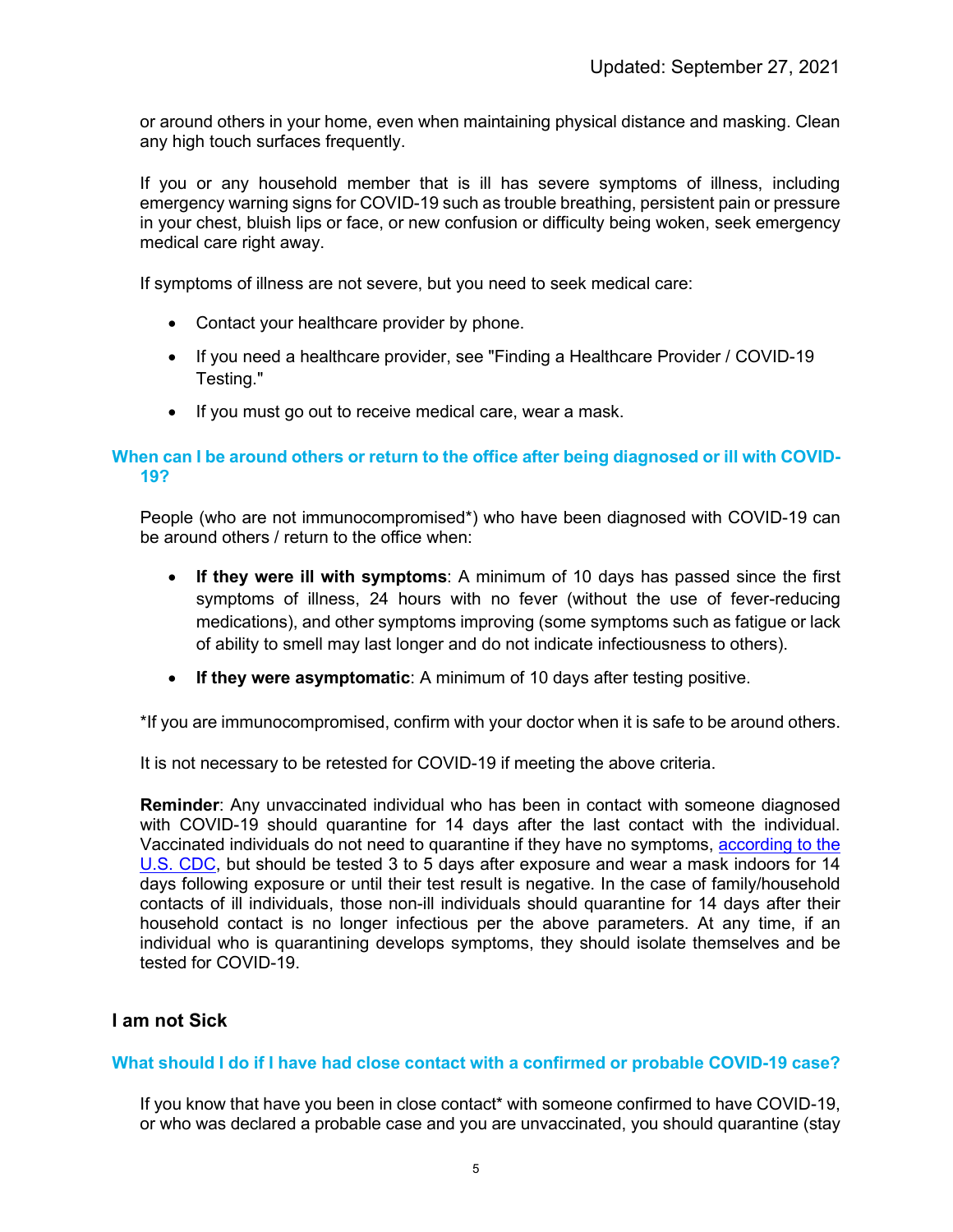at home) and avoid contact with others for a period of 14 days from the last known contact with the ill person. If you are vaccinated, you do not need to quarantine if you have no symptoms, [according to the U.S. CDC.](https://www.cdc.gov/coronavirus/2019-ncov/your-health/quarantine-isolation.html) However, you must be tested 3 to 5 days after exposure and wear a mask indoors for 14 days following exposure, or until you test negative. If you develop symptoms at any time, you should isolate yourself and be tested for COVID-19. If you develop symptoms or are tested for COVID-19, contact HSD. Your confidentiality will be respected.

If living with someone who is sick with COVID-19, do not go to work and avoid contact with others. [Follow instructions for minimizing your exposure outlined by the U.S. CDC.](https://www.cdc.gov/coronavirus/2019-ncov/if-you-are-sick/care-for-someone.html) Local public health authorities should give you guidance on when you will be able to end your selfisolation.

\*While data to precisely define "close contact" is limited, the U.S. CDC has [updated its](https://www.cdc.gov/coronavirus/2019-ncov/php/contact-tracing/contact-tracing-plan/appendix.html#contact)  [definition](https://www.cdc.gov/coronavirus/2019-ncov/php/contact-tracing/contact-tracing-plan/appendix.html#contact) to mean being within 2 meters/6 feet of an infected individual for 15 cumulative minutes over a 24 hour period (this may include multiple short contacts that add up to 15 minutes). This expansion of the definition (from 15 consecutive minutes of contact) is based on [new data,](https://www.cdc.gov/mmwr/volumes/69/wr/mm6943e1.htm) meaning that multiple short contacts that add up to 15 minutes or more may pose a risk for transmission.

# **About COVID-19**

### **How does COVID-19 spread?**

COVID-19 spreads from person-to-person through respiratory particles that are exhaled when an infected person coughs, sneezes, talks, sings, or breathes. This happens most directly when someone is in close contact with an infected person (within 2 meters/6 feet). But in some cases, it may happen at further distances with particles that are airborne. This airborne or aerosol transmission may mean that you can get COVID-19 even when not in close contact with someone, particularly if you are in a poorly ventilated space, among crowds, and if not wearing a face mask. Please see [WHO](https://www.who.int/emergencies/diseases/novel-coronavirus-2019/question-and-answers-hub/q-a-detail/coronavirus-disease-covid-19-how-is-it-transmitted) and [CDC](https://www.cdc.gov/coronavirus/2019-ncov/prevent-getting-sick/how-covid-spreads.html) information on how COVID-19 spreads.

It is important to be aware that the virus can be spread by people that have NO symptoms. In a [study published by JAMA](https://jamanetwork.com/journals/jamanetworkopen/fullarticle/2774707) (The Journal of the American Medical Association), over 50% of transmission of COVID-19 may be from individuals who are asymptomatic (either presymptomatic or who never develop symptoms).

The virus may spread by touching surfaces where respiratory droplets from infected people have landed, but this is more likely to happen in locations such as medical facilities or when taking care of a COVID-19 patient at home. If you touch a surface and then touch your nose, mouth or eyes without washing your hands, you may infect yourself. Therefore, it is important to not touch your face, and to wash your hands thoroughly for 20 seconds with soap and water after you have been in a public place or if you have been around someone who is sick.

Since COVID-19 can be spread by people who have no symptoms an[d newer variants spread](https://www.cdc.gov/coronavirus/2019-ncov/variants/delta-variant.html)  [more easily than the original SARS CoV-2 strain,](https://www.cdc.gov/coronavirus/2019-ncov/variants/delta-variant.html) it is important to wear a mask whenever you are in close contact with others or in crowded conditions, even if you are vaccinated.

The best protection against any transmission of SARS CoV-2 is getting vaccinated when possible, proper distancing of at least 2 meters/6 feet from others who are not part of your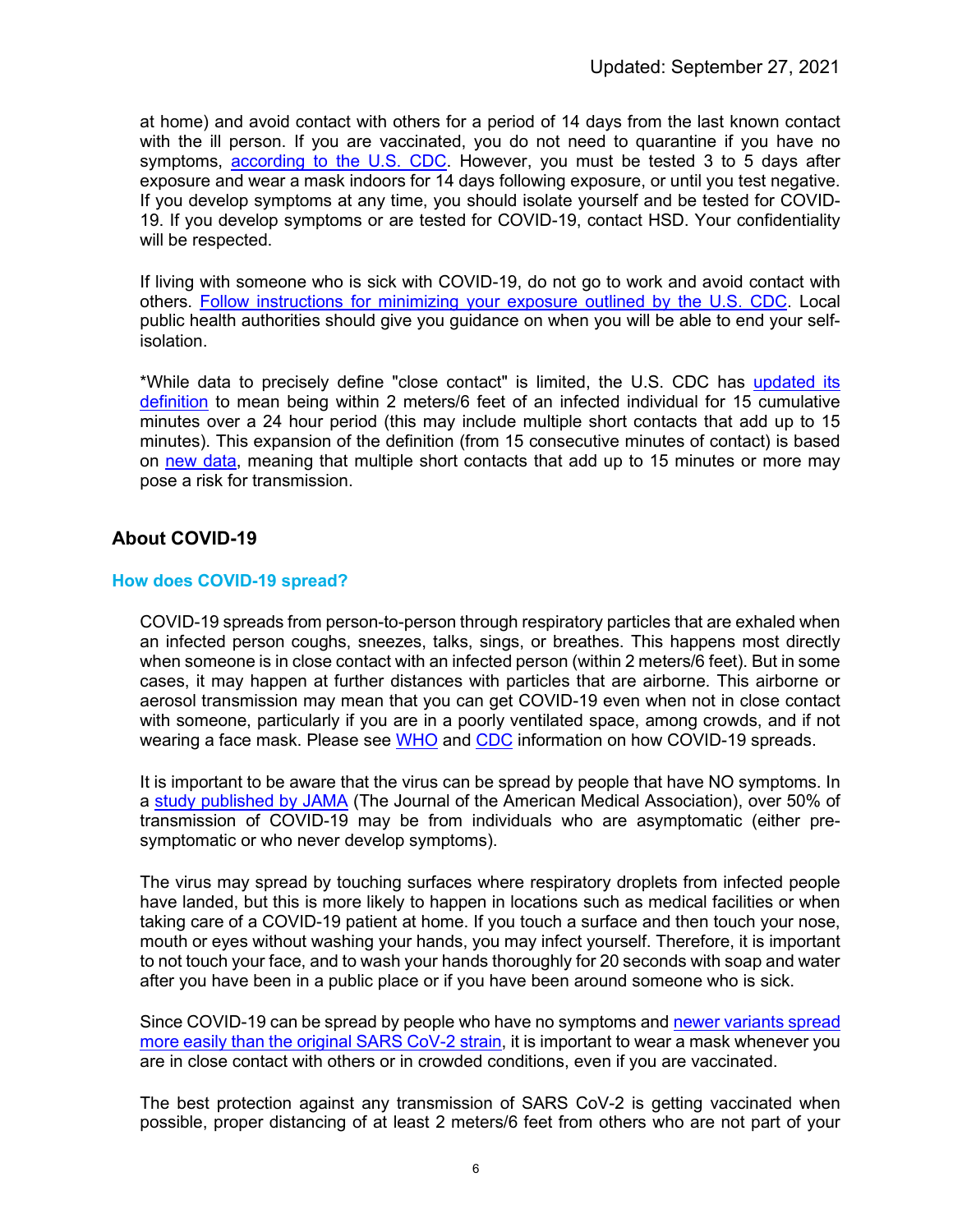household, wearing a mask or face covering when leaving home, and following these guidelines:

- Avoid the "3 Cs": crowded places, close contact settings, confined and enclosed spaces such as bars, restaurants, places of worship, gyms, waiting rooms, etc.
- Outdoors is better than indoors.
- Fresh air/open windows are safer than recirculated air.
- Proper filtration in ventilation systems is important.
- In indoor environments, spacing, number of people, time spent indoors, and type of activities can affect the risk level (i.e. gyms where people are breathing heavily are riskier than an office where proper distancing is maintained).

### **What are the symptoms?**

- Fever (38.0 C/100.4 F or higher) or chills
- Cough
- Shortness of breath or difficulty breathing
- Fatigue
- Muscle or body aches
- Headache
- New loss of taste or smell
- Sore throat
- Congestion or runny nose
- Nausea or vomiting
- Diarrhea

Symptoms may be mild to severe and can appear from 1 to 14 days after exposure. If you or anyone you know experiences any of the following signs or symptoms while infected with COVID-19, seek emergency medical care right away: trouble breathing, persistent chest pressure or pain, new confusion, inability to stay awake, bluish lips or face.

### **How do I prevent myself and others from becoming infected?**

- Get vaccinated against COVID-19 when you have the opportunity.
- Maintain physical distance of at least 2 meters/6 feet from all individuals who are not part of your household.
- Wear a mask or face covering outside of your home when you may encounter other non-household members (outdoors and indoors). A mask should be worn in any indoor setting where there are others around, EVEN IF maintaining a 2 meter/6-foot distance.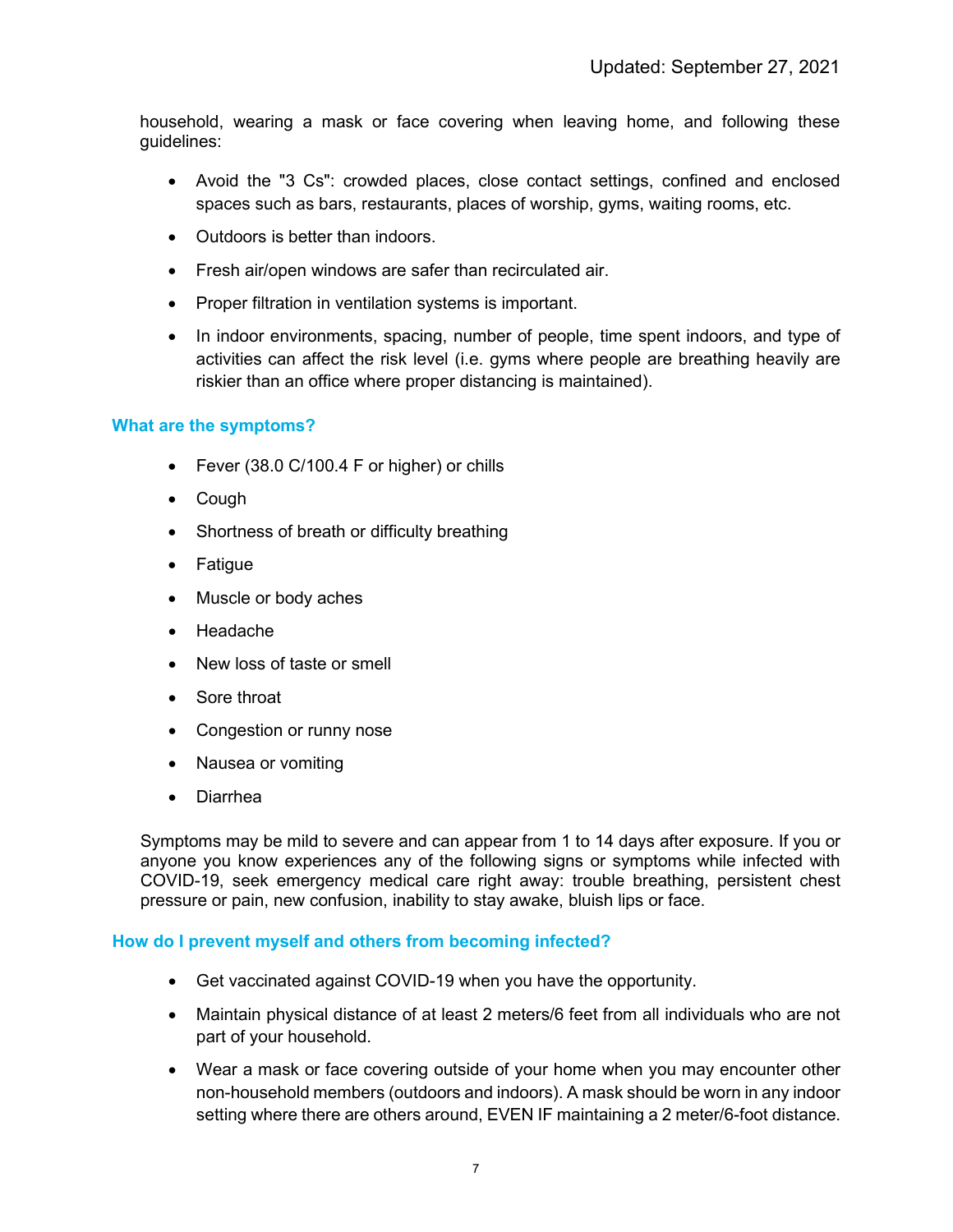- Avoid crowded areas, close contact settings, and confined or enclosed spaces with poor air circulation. Do not host or participate in any large gatherings.
- Wash your hands frequently with soap and water for 20 seconds, especially when returning from any public setting, before eating, and before touching your mouth, nose, or eyes. If no soap is available use an alcohol-based hand sanitizer.
- When coughing and sneezing, do NOT remove your mask (if you are outside of your home).
- If you are exposed to someone known or suspected to have COVID-19, and are not fully vaccinated, you should self-quarantine for 14 days after the last known contact and monitor your health for symptoms of COVID-19. This self-quarantine period should include limiting contact with other household members (sleeping in a separate bedroom, if possible, and wearing a mask around others in your household). [According](https://www.cdc.gov/coronavirus/2019-ncov/if-you-are-sick/quarantine.html)  [to the U.S. CDC,](https://www.cdc.gov/coronavirus/2019-ncov/if-you-are-sick/quarantine.html) If you are fully vaccinated, you do not need to quarantine unless you have symptoms.
- If you were in a situation with high risk of COVID-19 transmission (such as a large gathering), monitor yourself for 14 days to see if you develop symptoms and follow distancing and masking precautions. If the gathering you attended has confirmed COVID-19 cases, discuss with your doctor whether you were exposed and whether you need to quarantine for 14 days and be tested.

Practice prudent social distancing measures:

- Avoid visiting elderly or vulnerable people if you and they are not vaccinated.
- Have your children practice social distancing if they are too young to be vaccinated or if they are not vaccinated. They should maintain at least 2 meters/6 feet from other unvaccinated children, especially in indoor settings, and wear a mask if indoors or in outdoor areas where they cannot maintain a distance from others. Cases in children can be asymptomatic, and you may not know if your child or someone else's child has COVID-19.
- If restaurants are open, do not dine indoors if you are not vaccinated.
- Do not attend or host gatherings among unvaccinated individuals.
- Go shopping only for essential items. Visit the grocery store at off-peak periods or when it is quieter.
- Minimize use of public transportation if you can for those who are unvaccinated and where crowding is present. If you need to use public transportation, use during offpeak times. Avoid being in cars/buses with lots of people. If you are able, use a private car.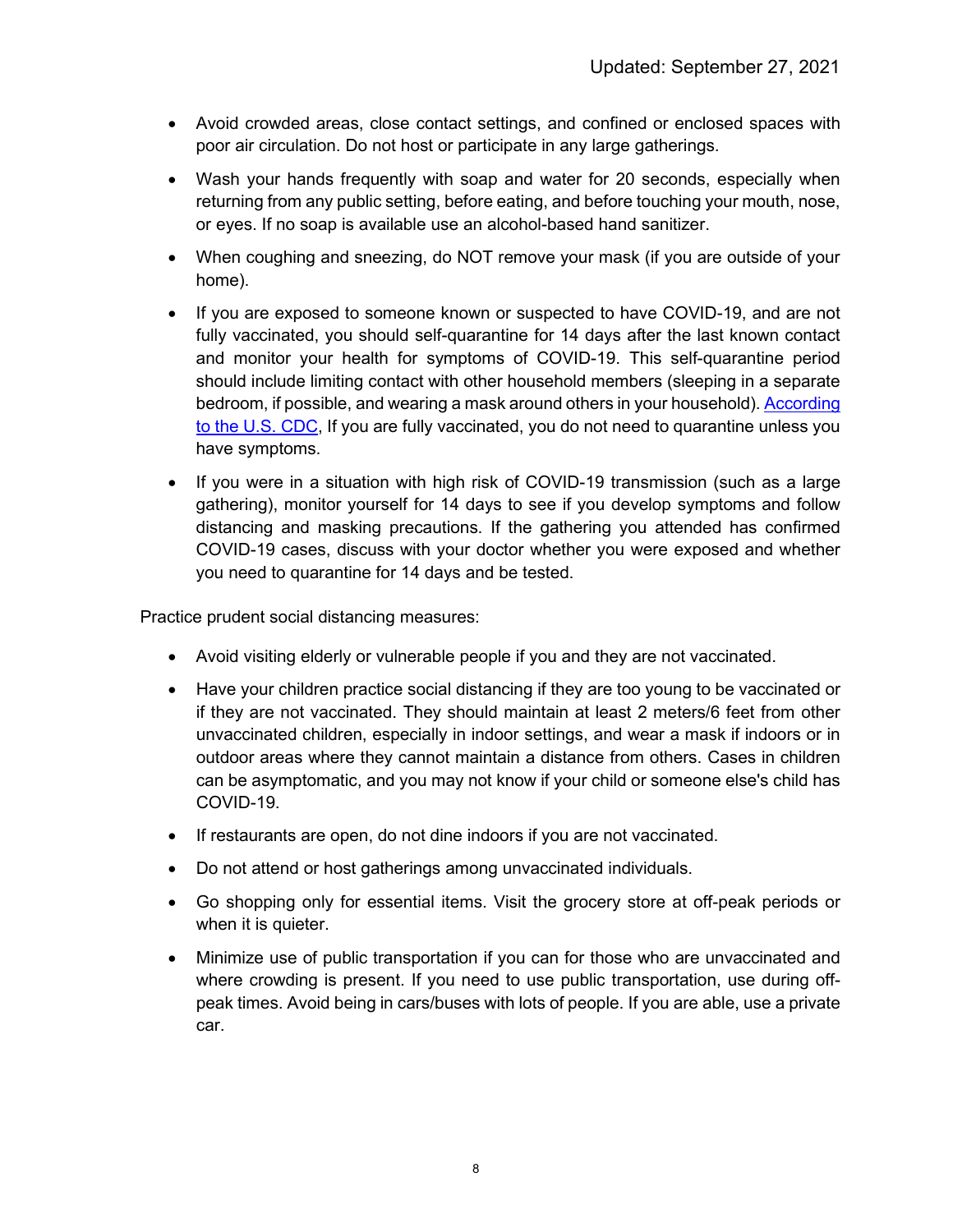## **What if I have a chronic medical condition and may be at a higher risk for illness from COVID-19?**

Certain individuals are a[t higher risk](https://www.cdc.gov/coronavirus/2019-ncov/need-extra-precautions/index.html) of severe illness from COVID-19. Those who are at higher risk should get vaccinated against COVID-19 as soon as they are able. That includes older adults [\(risk increases with age\)](https://www.cdc.gov/coronavirus/2019-ncov/need-extra-precautions/older-adults.html) and those with [certain medical conditions:](https://www.cdc.gov/coronavirus/2019-ncov/need-extra-precautions/people-with-medical-conditions.html)

- Cancer;
- Chronic kidney disease;
- Chronic lung diseases, including obstructive pulmonary disease (COPD), asthma (moderate to severe), interstitial lung disease, cystic fibrosis, and pulmonary hypertension;
- Dementia or other neurological conditions;
- Diabetes (type 1 or 2);
- Down syndrome:
- Heart conditions (such as heart failure, coronary artery disease, or cardiomyopathies, or hypertension);
- HIV infection;
- Immunocompromised state (weakened immune system);
- Liver disease;
- Overweight (defined as a body mass index (BMI) of > 25kg/m2 but < 30kg/m2), obesity (BMI ≥30 kg/m2 but < 40 kg/m2), or severe obesity (BMI of ≥40kg/m2), with the risk of severe COVID-19 illness increasing sharply with elevated BMI;
- Pregnancy;
- Sickle cell disease or thalassemia;
- Smoking, current or former;
- Solid organ or blood stem cell transplant;
- Stroke or cerebrovascular disease, which affects blood flow to the brain;
- Substance use disorders.

See the [CDC's detailed list here.](https://www.cdc.gov/coronavirus/2019-ncov/need-extra-precautions/people-with-medical-conditions.html)

For those who are at higher risk, ensure that you have enough of any prescription medications you take, and strictly follow social distancing and masking guidelines. Stay in touch with your doctor to ensure that your underlying medical condition is closely monitored. If you get sick, do not delay in seeking medical care.